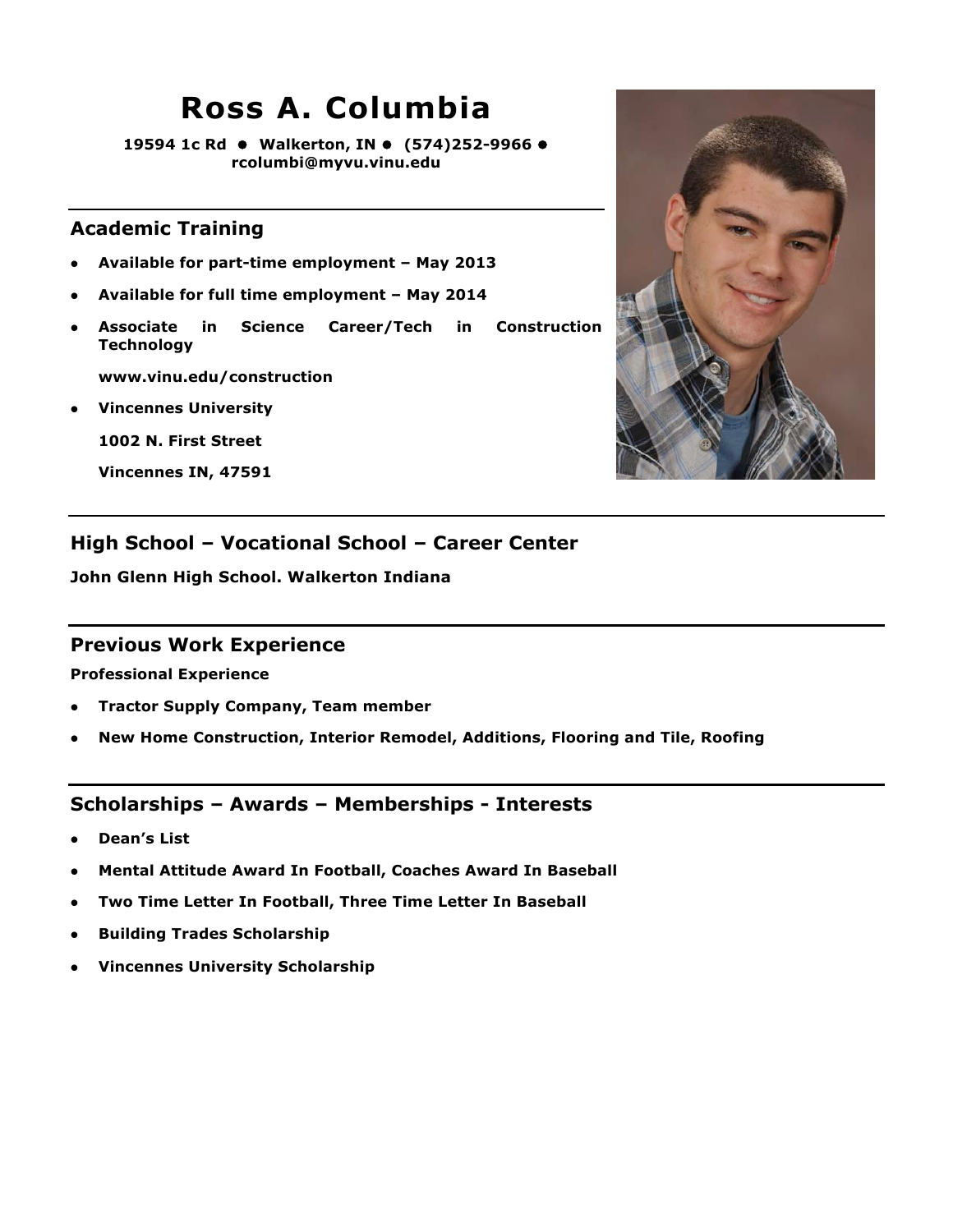### **Troy Gentry**

**320 West Main St Newburgh, IN (812) 858-9443 Liltot2@aol.com**

### **Academic Training**

- **Available for employment May 2013**
- **Associate Science in Construction Technology www.vinu.edu/construction**
- **Vincennes University**

**1002 N. First Street**

**Vincennes IN, 47591**



### **High School – Vocational School – Career Center**

**Castle High School Newburgh, IN**

**Southern Indiana Career and Technical Center – Building Trades Evansville, IN**

### **Previous Work Experience**

**Professional Experience**

### **Scholarships – Awards – Memberships - Interests**

**I like to hunt, fish, play baseball, and do anything outdoors.**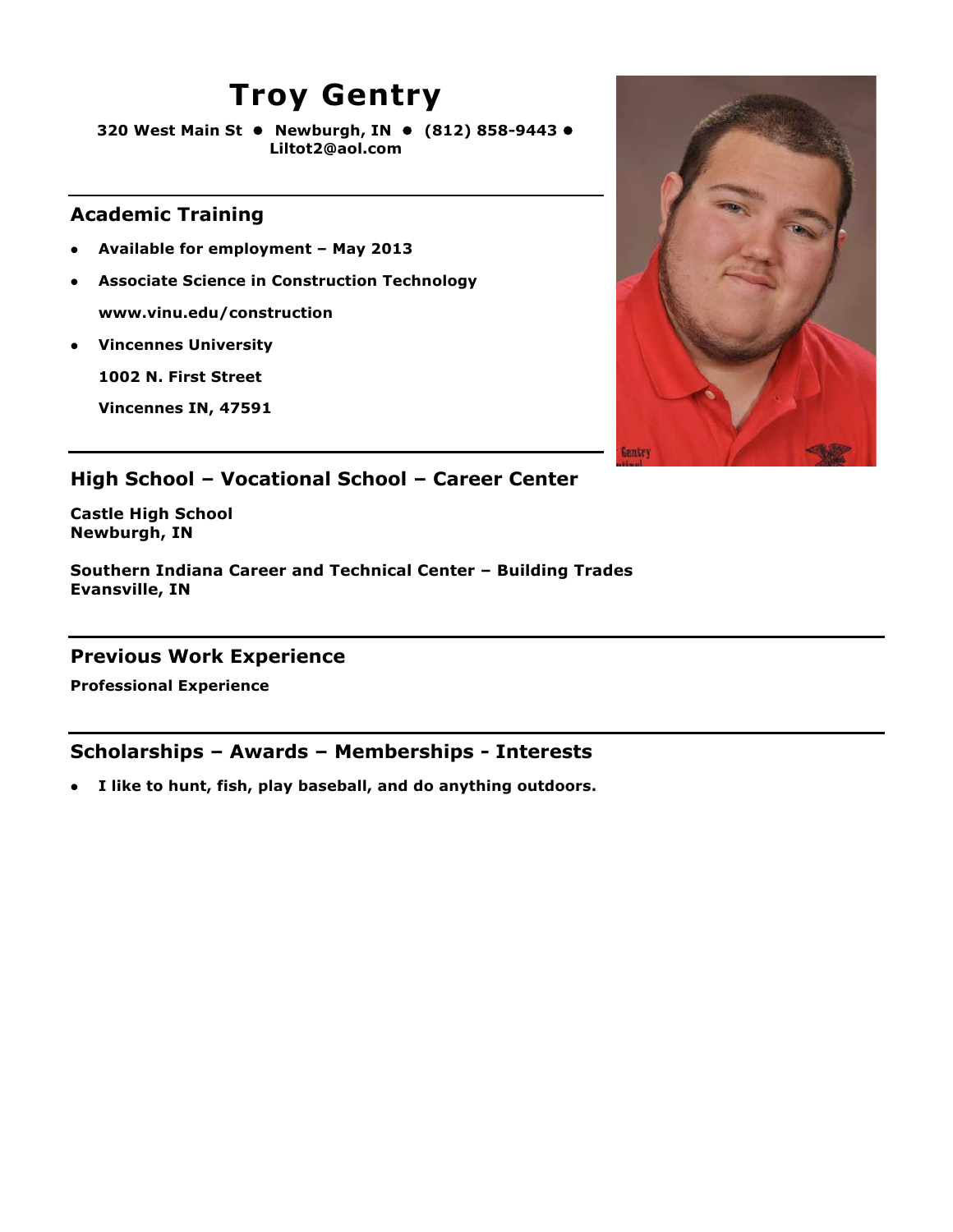### **Christian Goodrich**

**3627!S!Hickory!Corner!Rd.!!!Vincennes,!Indiana!!!!(812)830>9564!!!cgoodri2@myvu.vinu.edu**

#### **Academic!Training**

- **Available for part Time employment May 2013**
- **Associate in Science in Construction Technology www.vinu.edu/construction**
- **Vincennes!University**

**1002 N. First Street** 

**Vincennes IN, 47591** 

#### High School – Vocational School – Career Center

**South Knox High School Twin Rivers Building Trades** 

#### **Previous Work Experience**

**Mowed!grass Janitorial!work!at!VU**

#### Scholarships – Awards – Memberships - Interests

**NAHB>scholarship!**

My interests are hunting, riding motorcycles/atvs, and going out with my friends.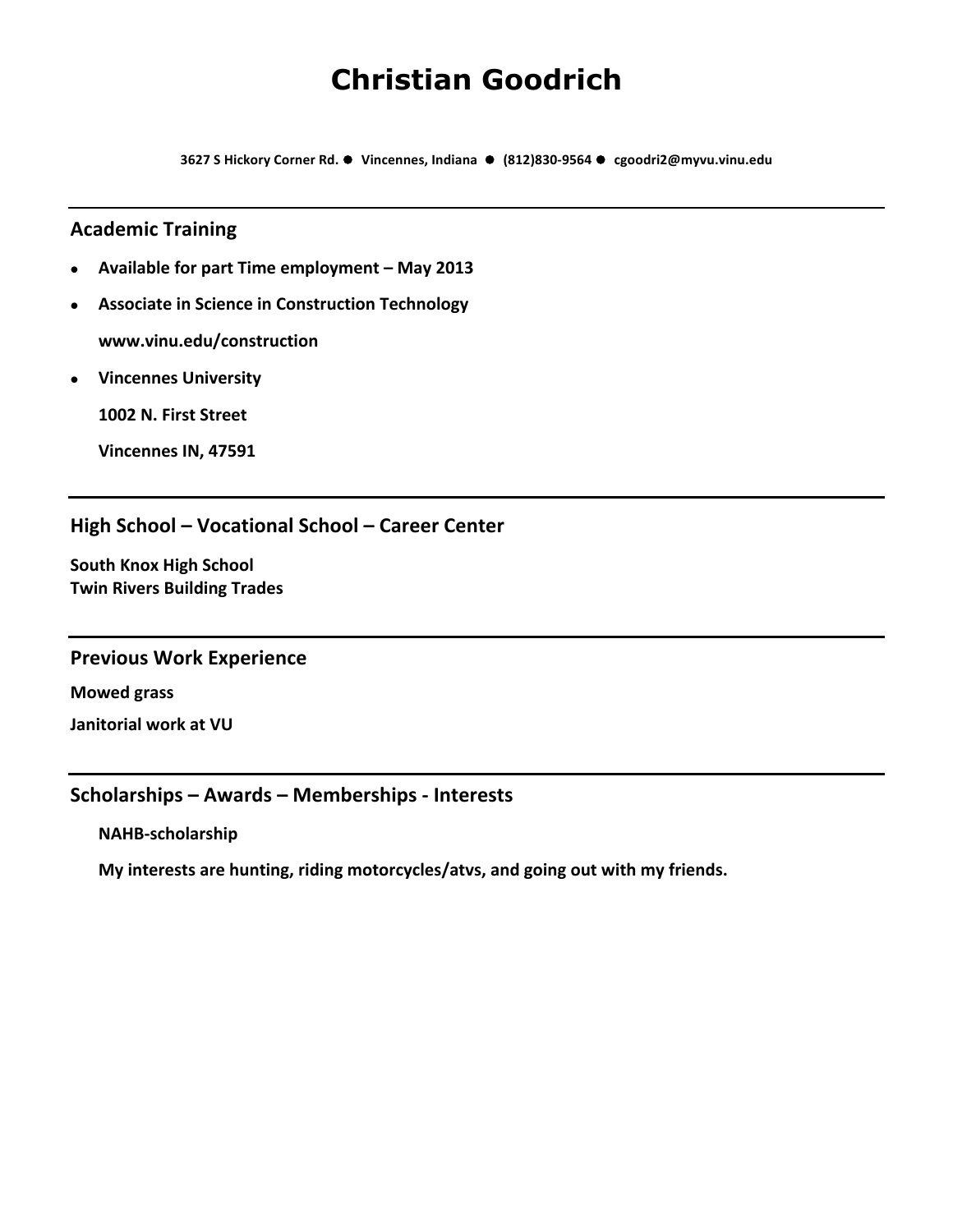### **Andrew Graber**

**3646N 850E Montgomery, Indiana (812) 486-6188 agrabe11@myvu.vinu.edu**

#### **Academic Training**

- **Available for employment May 2013**
- **Associate in Science in Construction Technology www.vinu.edu/construction**
- **Vincennes University**

**1002 N. First Street**

**Vincennes IN, 47591**



### **High School – Vocational School – Career Center**

**Barr-Reeve High School Montgomery, Indiana**

**Twin Rivers Building Trades Program Washington, Indiana**

### **Previous Work Experience**

**Professional Experience Graber Post Buildings 2009-present**

**Laborer** 

- **Dean's List**
- **NAHB student Chapter**
- **Enjoy hunting, fishing and watching baseball games**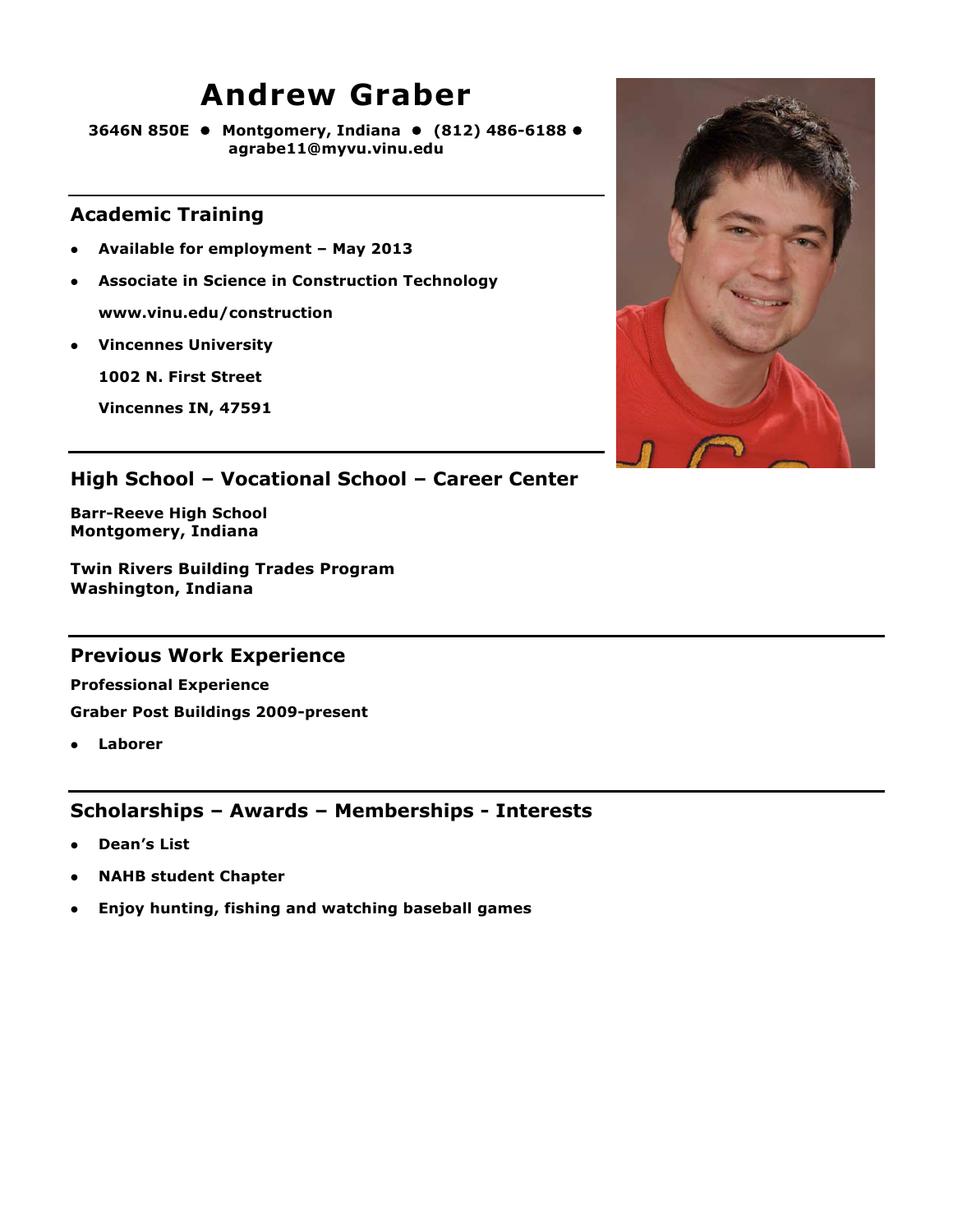### **Conor W. Hart**

**4480 Piccadilly Cir. Jasper IN. (812)309-2928 chart15@myvu.vinu.edu**

### **Academic Training**

- **Available for employment May 2013**
- **Associate in Science Career/Tech in Construction Technology www.vinu.edu/construction**
- **Vincennes University**

**1002 N. First Street**

**Vincennes IN, 47591**



### **High School – Vocational School – Career Center**

**Northeast Dubois High School. Dubois Southridge Career Center. Huntingburg**

#### **Previous Work Experience**

**Professional Experience**

- **Laborer**
- **New Home Construction, Remodel, Pole Barns, Concrete, Additions, Masonry.**

### **Scholarships – Awards – Memberships - Interests**

**Dean's List**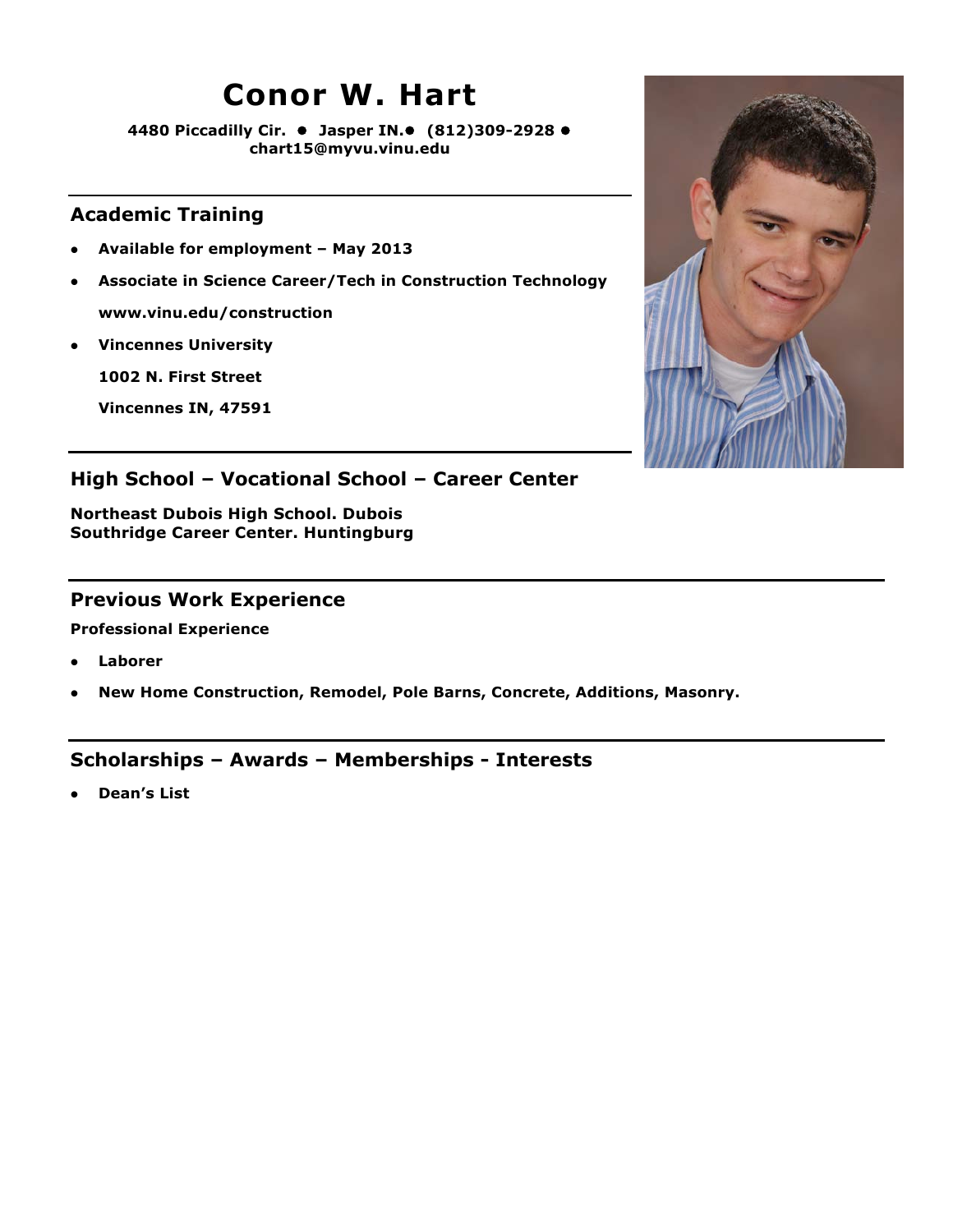# **Dillon Hedinger**

**3810 Maple Heights Cannelton Indiana (812)719-7452 dheding1@myvu.vinu.edu**

### **Academic Training**

- **Available for full Time employment May 2013**
- **Associate in Science in Construction Technology www.vinu.edu/construction**
- **Vincennes University**

**1002 N. First Street**

**Vincennes IN, 47591**



### **High School – Vocational School – Career Center**

**Tell City High School**

#### **Previous Work Experience**

**Professional Experience McCallister Construction Labor Nate's Heating and Air Labor**

### **Scholarships – Awards – Memberships - Interests**

**Building Trades Scholarship**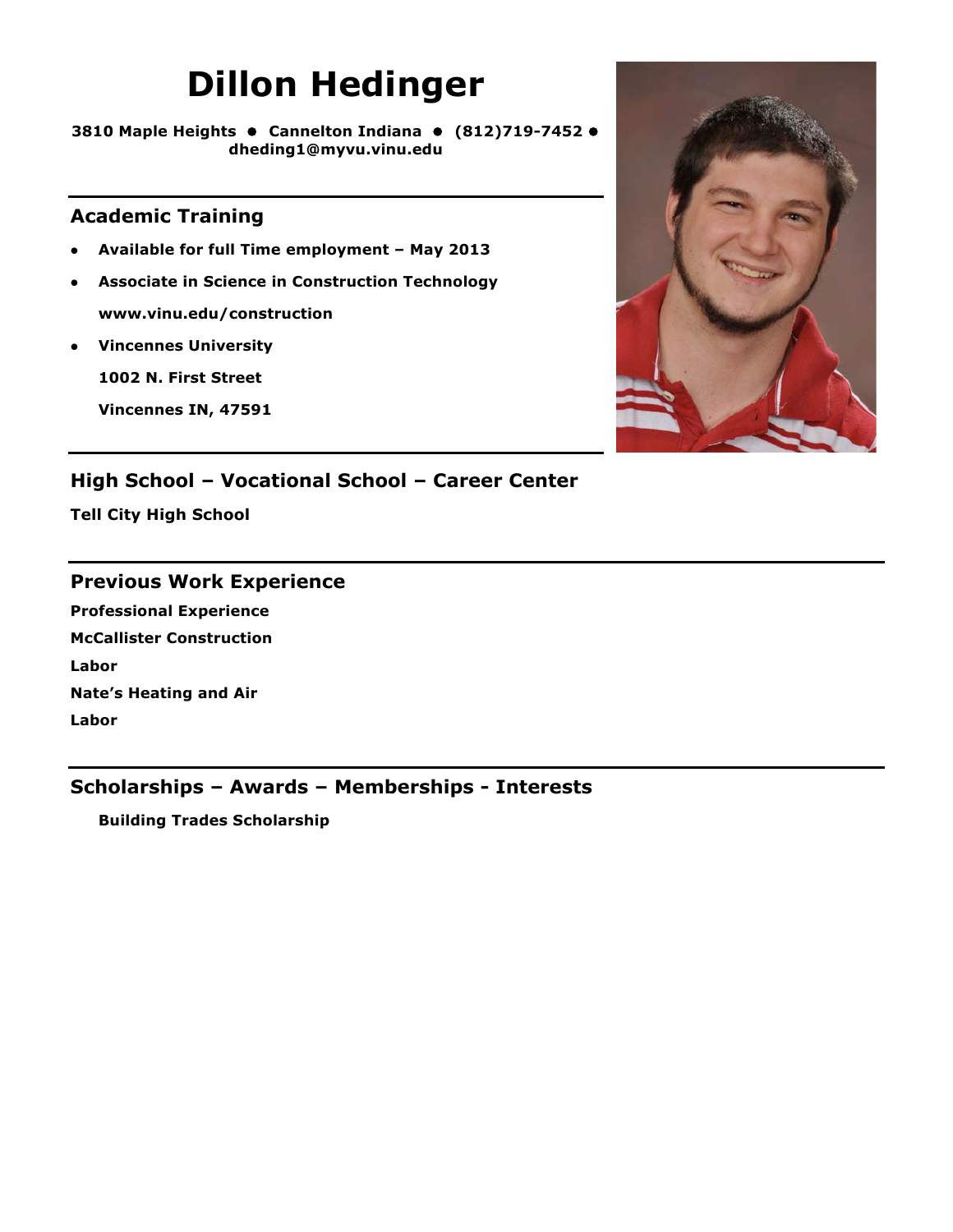## **Justin K. Huxford**

**9549 S 450 W Rosedale, IN (812)239-5482 Justinfarm\_construction@aol.com**

### **Academic Training**

- **Available for employment May 2013**
- **Associate in Science Career/Tech in Construction Technology www.vinu.edu/construction**
- **Vincennes University**

**1002 N. First Street**

**Vincennes IN, 47591**



### **High School – Vocational School – Career Center**

**Terre Haute North High School. Terre Haute**

### **Previous Work Experience**

**Professional Experience**

- **Farming/Farmhand**
- **Project manager**
- **New Home Construction, Interior Remodel, Pole Barn Construction, Concrete, Additions, Flooring and Tile, Roofing**

- **Dean's List**
- **Two Time Mental Attitude Award High School Tennis**
- **Three Time Letter In High School Tennis**
- **Building Trades Scholarship**
- **Vincennes University Construction Scholarship**
- **Cystic Fibrosis Scholarship**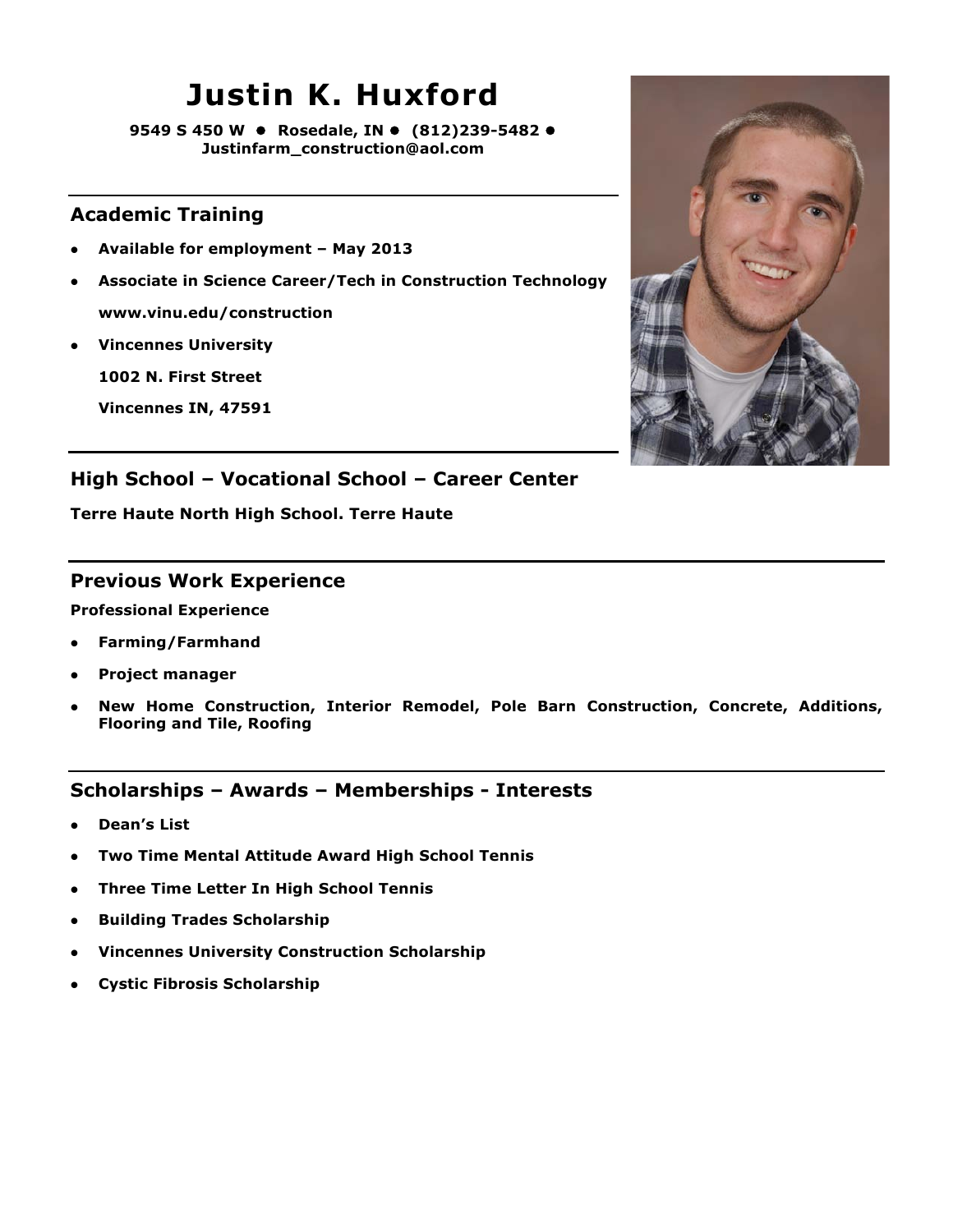### **Austin J. Lundquist**

**5611 Kroemer Rd 46818 Fort Wayne IN. (260) 715-5296 Lundquist8892@gmail.com**

### **Academic Training**

- **Available for employment May 2013**
- **Associate in Applied Science in Construction Technology www.vinu.edu/construction**
- **Vincennes University**

**1002 N. First Street**

**Vincennes IN, 47591**



### **High School – Vocational School – Career Center**

**Bishop Dwenger Highschool. Fort Wayne Anthis Career Center. Fort Wayne**

#### **Previous Work Experience**

**Professional Experience Reinhold Construction 2011- Present Day**

- **Laborer/ Foreman**
- **New Home Construction, Remodel, Pole Barns, Concrete, Additions, and Masonry.**

**Wayne Pipe & Supply, Inc. – Fort Wayne, IN**

- **Part-time 2010-2013**
- **Pipe shop assistant cut & thread pipe, unloaded delivery trucks, loaded trucks, gained product knowledge of several types of pipe.**
- **Warehouse worker .delivered material, pulled orders, handle returns, helped with general maintenance of warehouse equipment.**
- **Display developer helped construct new displays for the plumbing division showroom.**

- **Deans List**
- **Skills USA Masonry State Champion.**
- **Skills USA Masonry Nation Competitor.**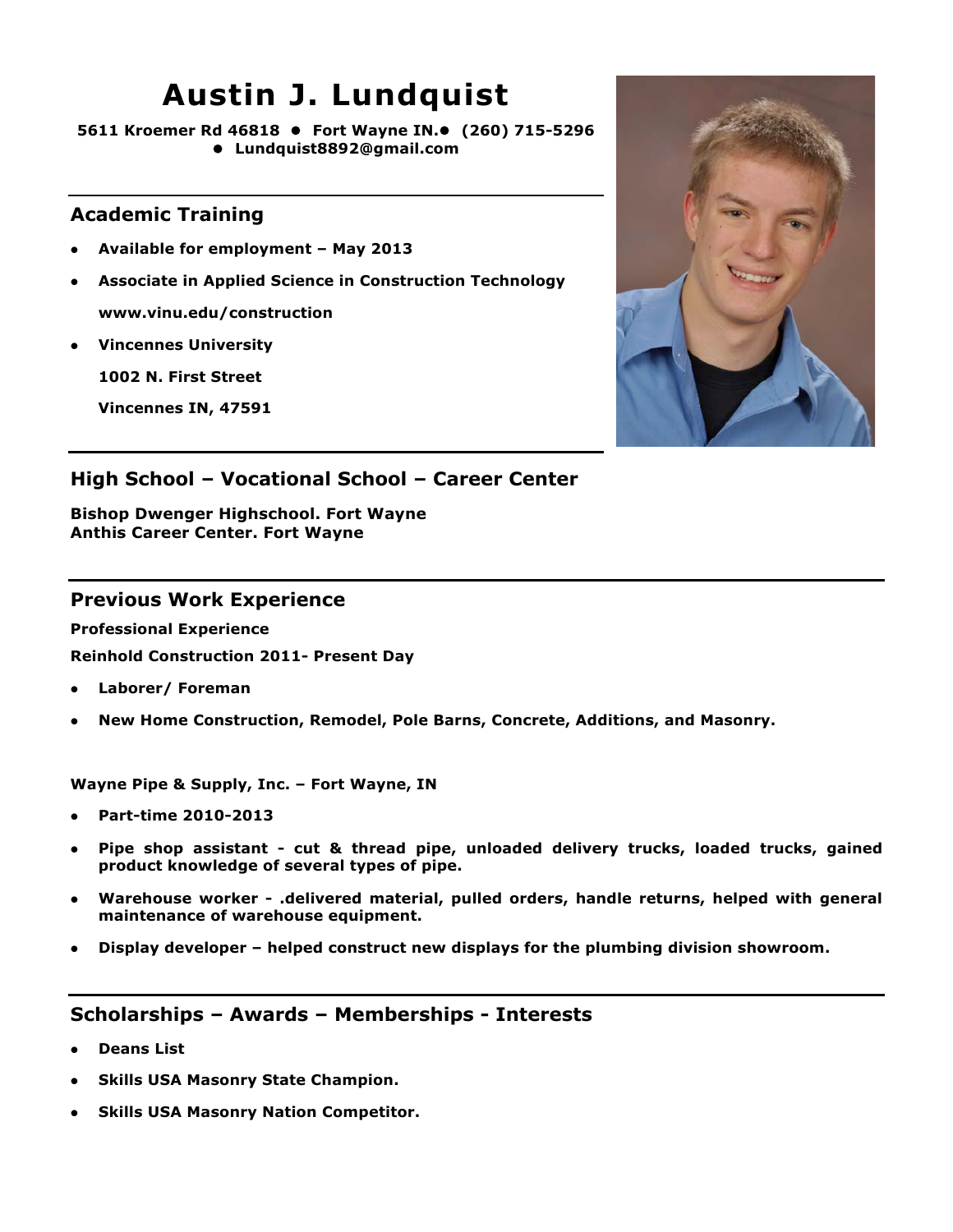## **Tyler Murphy**

**305 N. Oxford St. ● Milroy, IN ● (765) 561-3313 ● milroymurphy@yahoo.com**

### **Academic Training**

- **Available for employment May 2013**
- **Associate Science in Construction Technology**

**www.vinu.edu/construction**

**Vincennes University**

**1002 N. First Street**

**Vincennes IN, 47591**



### **High School – Vocational School – Career Center**

- **Rushville Consolidated High School Milroy, IN**
- **Whitewater Technical Career Center Connersville, IN**
- **Residential & Commercial Electrical Wiring**

### **Previous Work Experience**

**Professional Experience**

**Harcourt Outlines Inc.**

- **Enjoy camping and the outdoors**
- **Enjoy working with electricity**
- **Most Improved Award in Electrical Wiring Whitewater Technical Career Center**
- **Eagle Scout of BSA**
- **Robert Meyer and Family Scholarship**
- **Secretary of NAHB Student Chapter**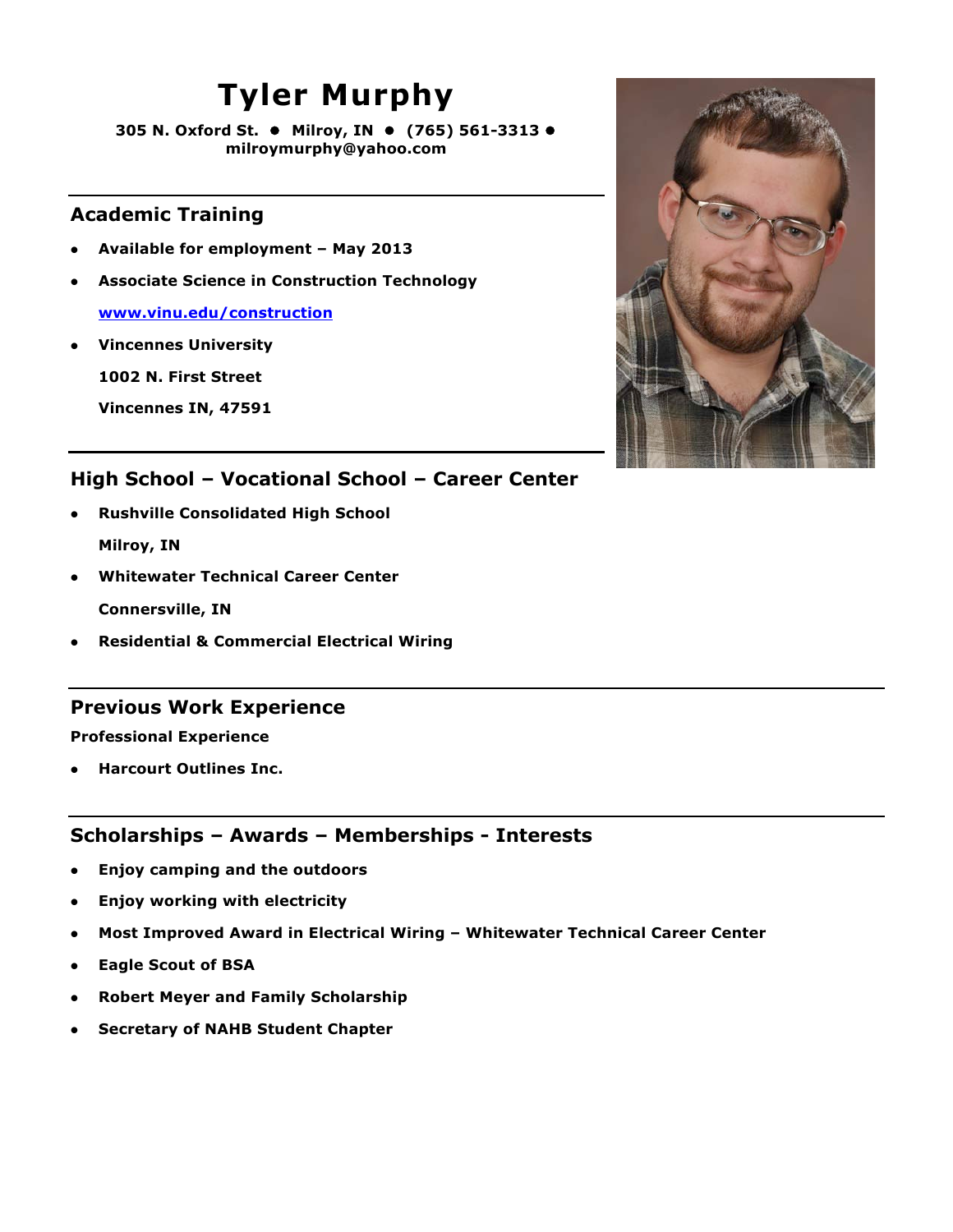### **Wayne Murry**

**106 N. Westlin Dr. Jasper, IN (812) 631-8716 wmurry@myvu.vinu.edu**

### **Academic Training**

- **Available for employment May 2013**
- **Associate Science in Construction Technology www.vinu.edu/construction**
- **Vincennes University**

**1002 N. First Street**

**Vincennes IN, 47591**



### **High School – Vocational School – Career Center**

**Jasper High School Jasper, IN**

**Southridge Building Trades**

### **Previous Work Experience**

**Professional Experience**

- **Voegerl Construction- June 2012 Present**
- **St. Vincent De Paul August 2008 Present**
- **Mill Creek Farms June 2008 September 2010**

- **Member –Vincennes University Builders Association Student Chapter (President)**
- **Member Jasper Outdoor Recreation**
- **Recipient Skills USA Scholarship**
- **Recipient Pioneer First Scholarship**
- **Recipient Mental Attitude Award (High School Football)**
- **Enjoy doing anything outdoors**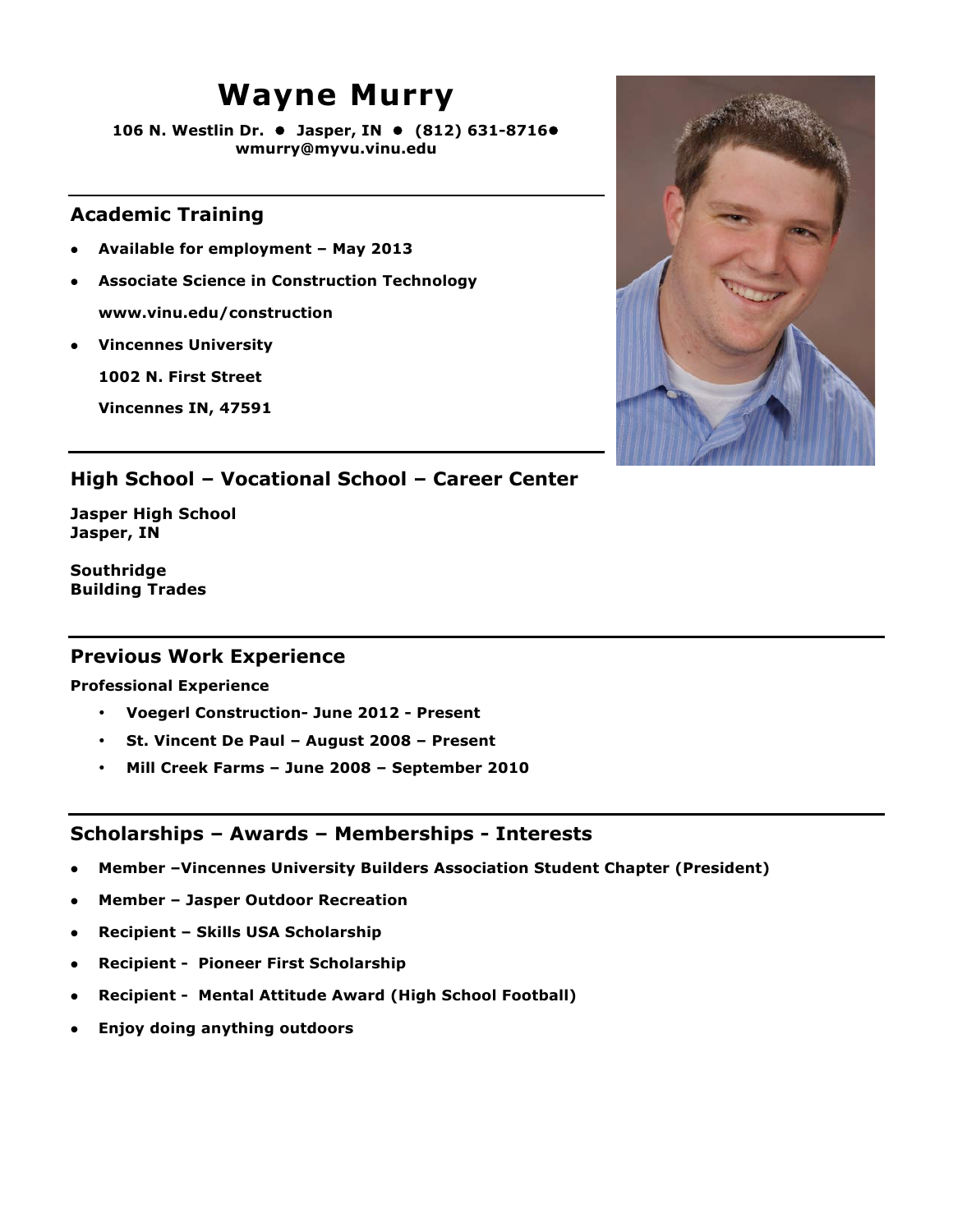### **Logan Parsons**

**4709 W Co Rd 650 S Paoli, Indiana (812)653-5382 lparson8@myvu.vinu.edu**

### **Academic Training**

- **Available for full Time employment May 2013**
- **Associate in Science in Construction Technology www.vinu.edu/construction**
- **Vincennes University**

**1002 N. First Street**

**Vincennes IN, 47591**



### **High School – Vocational School – Career Center**

**Paoli Jr-Sr High School Lost River Vocational Trades**

### **Previous Work Experience**

**Professional Experience L@R Construction Laborer Paoli Peaks Rental Technician Miniger Construction Laborer** 

### **Scholarships – Awards – Memberships - Interests**

**Justin Moon Memorial Scholarship**

 **NAHB Member**

**Dean List at Vincennes University**

**Hobbies include being outdoors, hunting and fishing**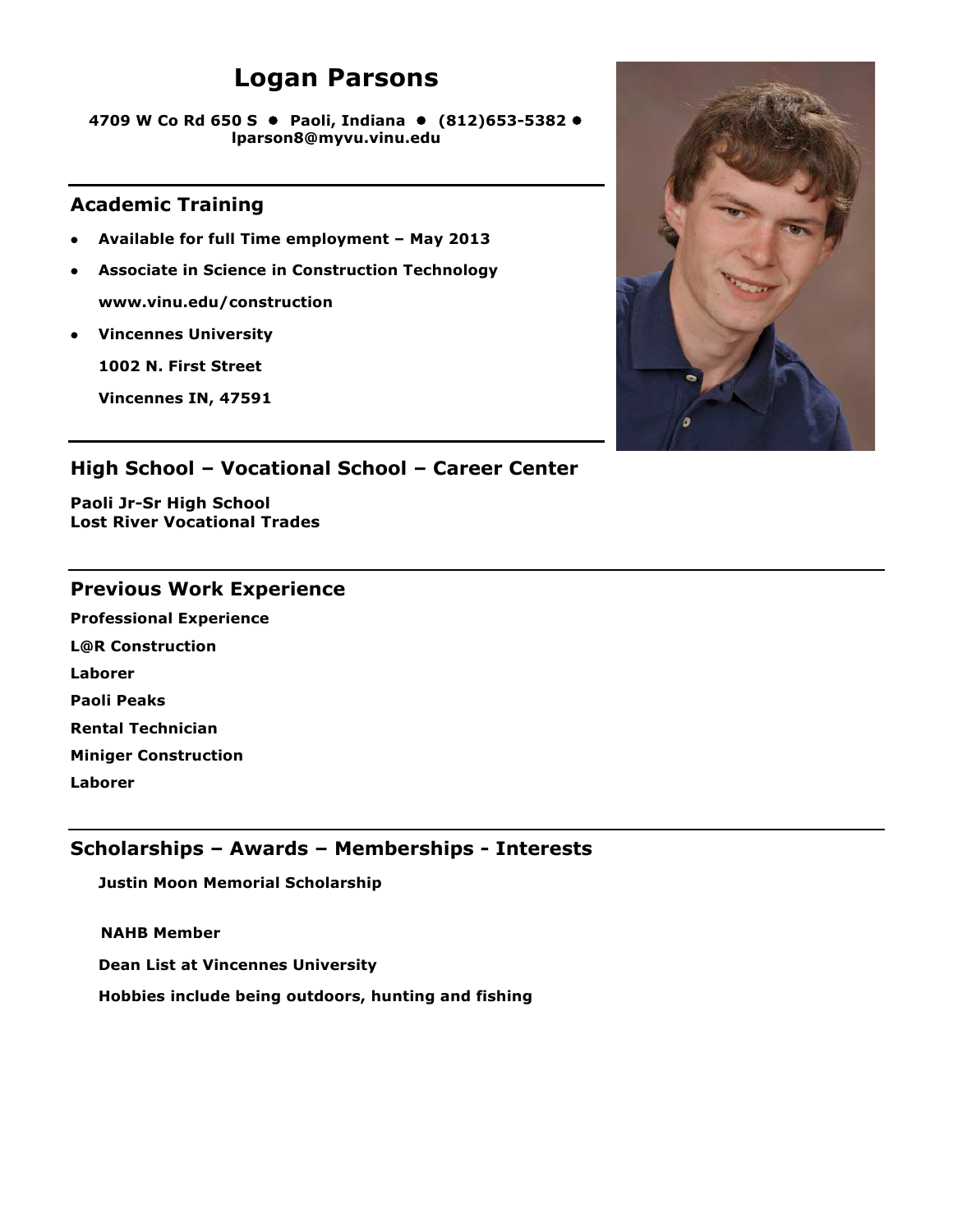### **Drew Penrod**

**112 Daleview Drive Vincennes Indiana (260) 228-0307 dpenrod1@myvu.vinu.edu**

#### **Academic Training**

- **Available for employment May 2013**
- **Associate in Applied Science in Construction Technology www.vinu.edu/construction**
- **Vincennes University**

**1002 N. First Street**

**Vincennes IN, 47591**



### **High School – Vocational School – Career Center**

**Southern Wells High School Poneto, Indiana**

### **Previous Work Experience**

**Professional Experience**

**Troxel Farm Equipment summer of 2012**

**Laborer** 

- **Dean's List**
- **Alumni Foundation Scholarship**
- **Sports, Outdoors, friends, and family.**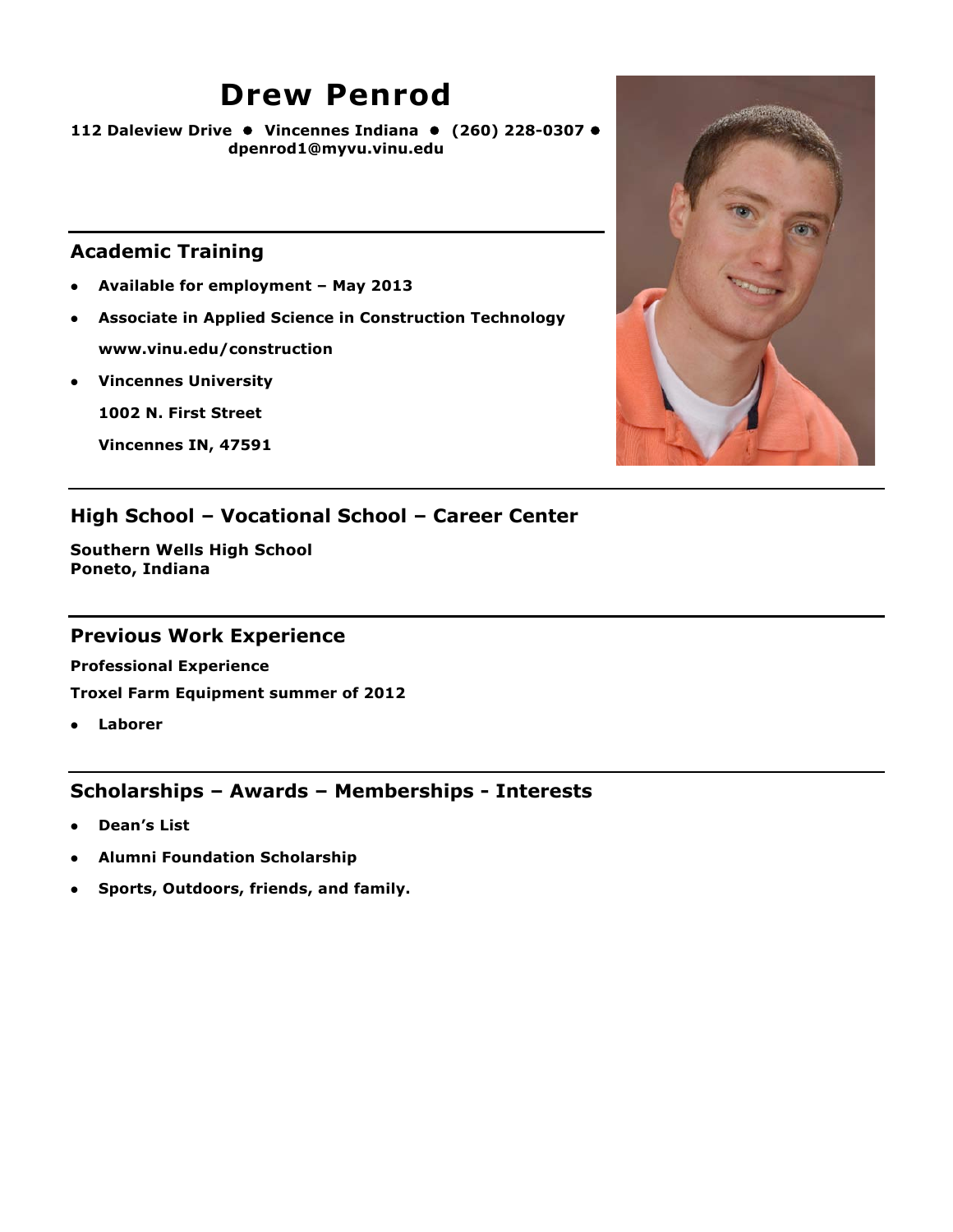### **Ben Puitz**

**332 Kinnaird Ave Ft Wayne, IN (260) 267-8464 bhpuitz@comcast.net**

### **Academic Training**

- **Available for employment May 2013**
- **Associate Science in Construction Technology www.vinu.edu/construction**
- **Vincennes University**

**1002 N. First Street**

**Vincennes IN, 47591**



### **High School – Vocational School – Career Center**

**Bishop Luers High School Ft Wayne, IN**

**Anthis Career Center Building Trades**

### **Previous Work Experience**

**Professional Experience Jason All Trades 2009-2013**

**Laborer** 

- **National Technical Honor Society**
- **Like to be with family and do anything outside.**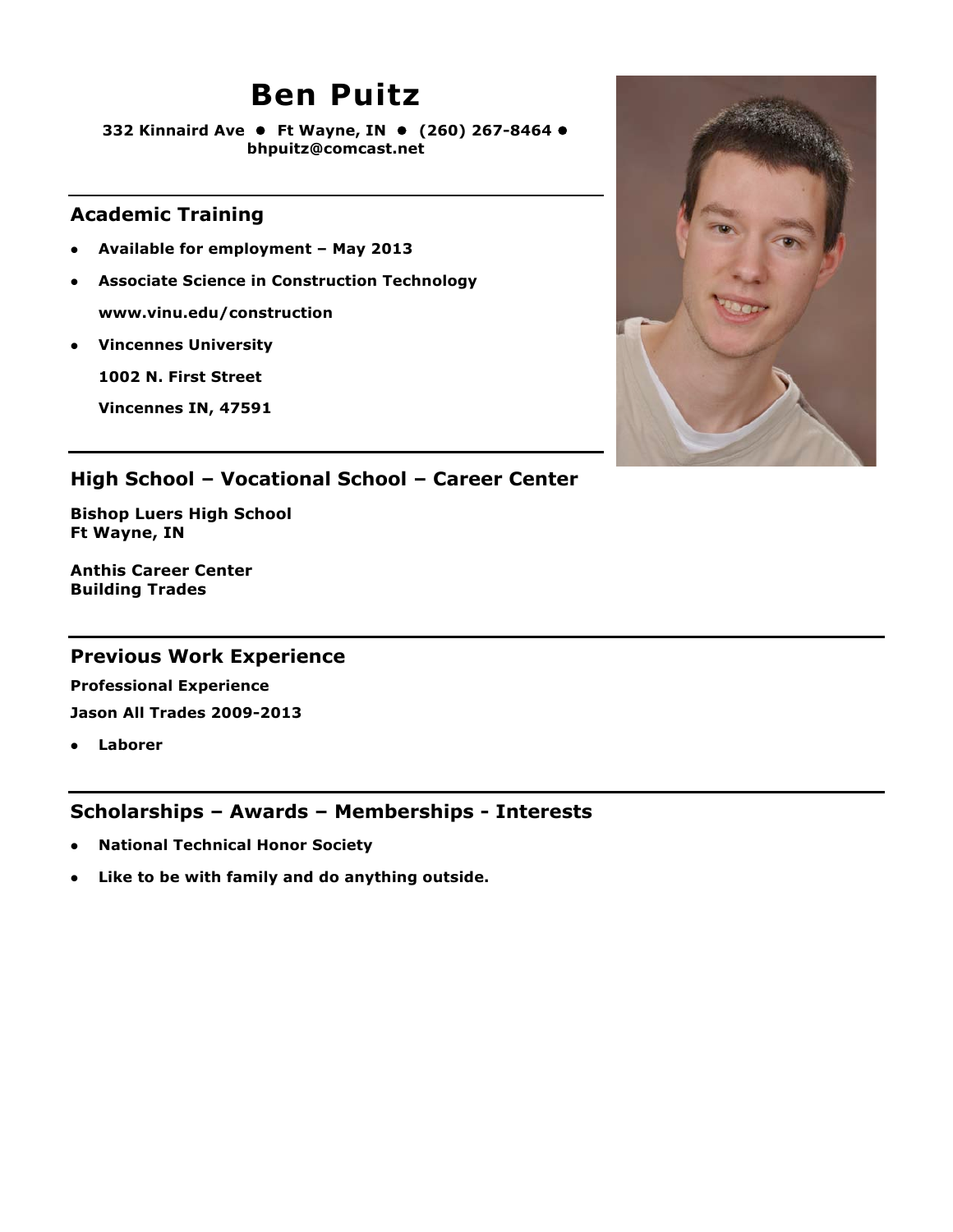### **Ryan M. Resenbeck**

**PO Box 534 Owensville, IN (812) 899-2082 rresenbe@myvu.vinu.edu**

### **Academic Training**

- **Available for employment May 2013**
- **Associate Science in Construction Technology www.vinu.edu/construction**
- **Vincennes University**

**1002 N. First Street**

**Vincennes IN, 47591**



### **High School – Vocational School – Career Center**

**Gibson Southern High School Ft. Branch, IN**

**Southern Indiana Career and Technical Center Evansville, IN**

### **Previous Work Experience**

**Professional Experience**

**Denning Brothers Construction, 2011-2013**

**Laborer** 

**Owensville Montgomery Township Fire Protection District 2010-2013**

**Firefighter/First Responder**

- **NAHB Scholarship**
- **First Responder, Mandatory Firefighter, Auto Extrication**
- **I like to fish and ride fourwheelers.**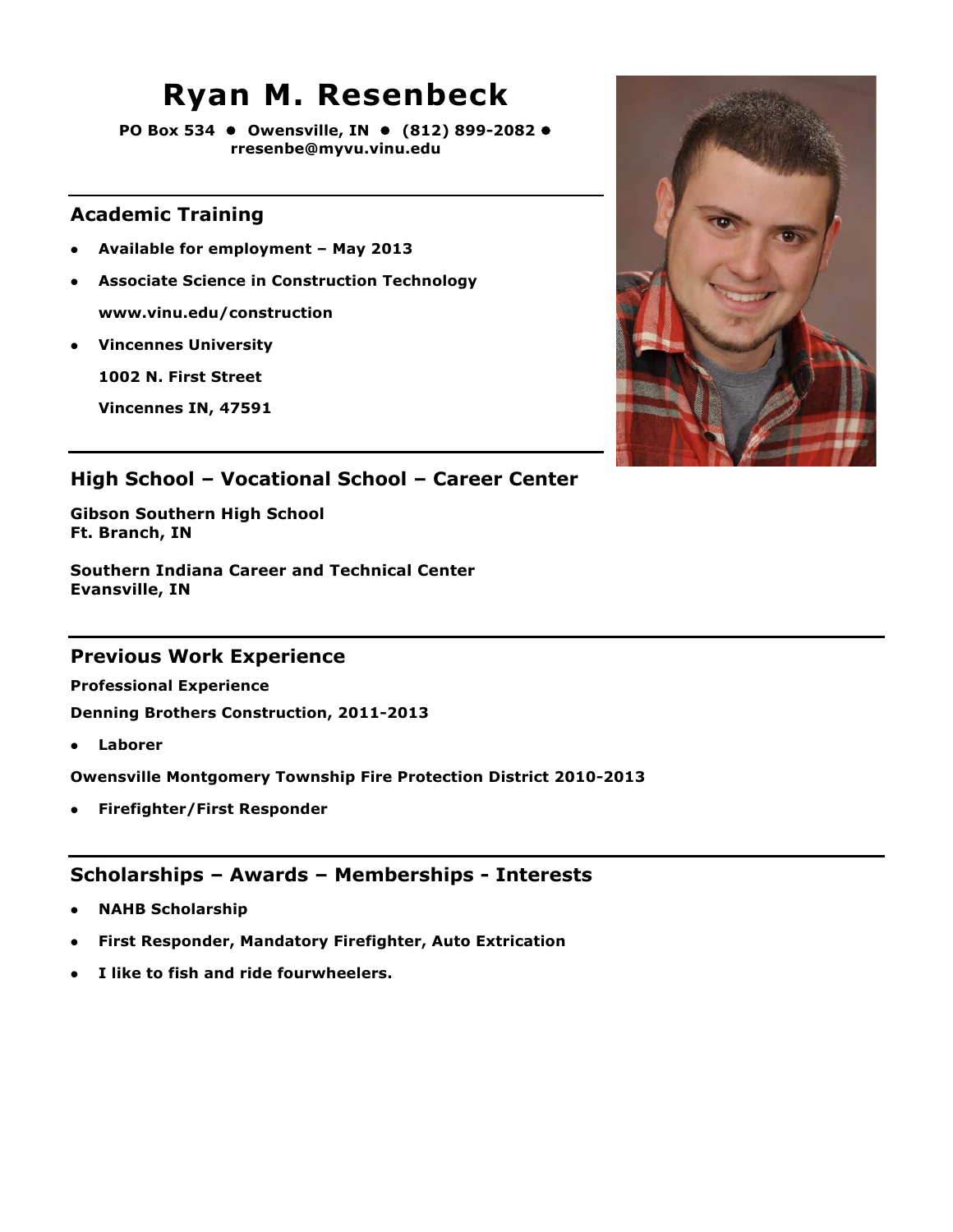### **Da'Marco Robinson**

**1008 Busseron Vincennes, Indiana (812)-881-5374 drobin59@myvu.vinu.edu**

### **Academic Training**

- **Available for employment May 2013**
- **Associate Science in Construction Technology**

**www.vinu.edu/construction**

**Vincennes University**

**1002 N. First Street**

**Vincennes IN, 47591**



### **High School – Vocational School – Career Center**

**Lincoln Trail** 

**Robinson, IL.**

#### **Previous Work Experience**

**Professional Experience**

**Vincennes University** 

- **Dean's List**
- **Vincennes University Honors Program Graduate**
- **A Charter Member of Sigma Kappa Delta at Vincennes University (International English Honor Society)**
- **Member of NAHB Student Chapter**
- **Enjoys being outdoors**
- **Enjoys studying history and architecture**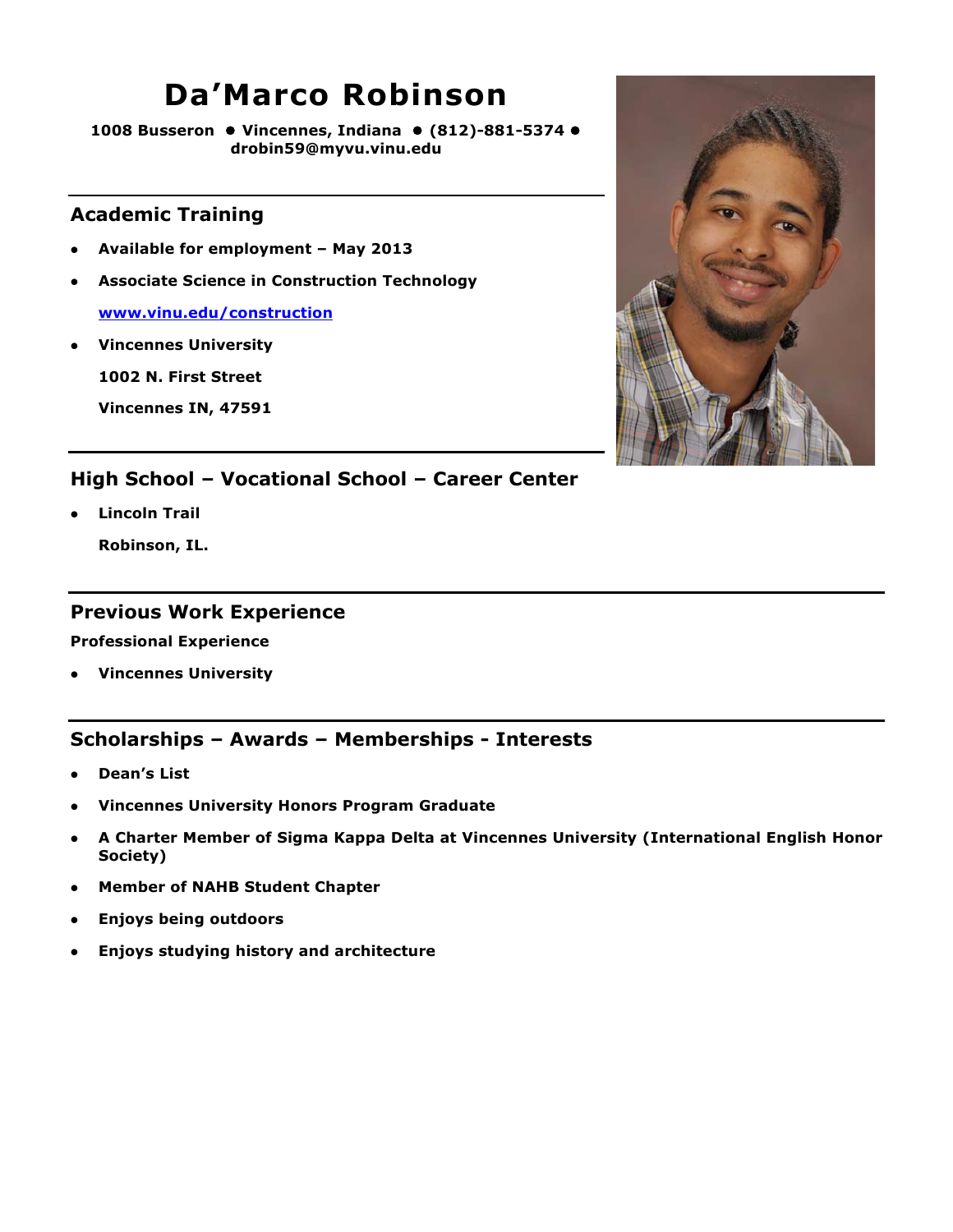### **Andrew J. Runkle**

**7621W 1000s-90 Warren, Indiana (765)499-1844 drew.runkle92@hotmail.com**

### **Academic Training**

- **Available for employment May 2013**
- **Associate Science in Construction Technology www.vinu.edu/construction**
- **Vincennes University**

**1002 N. First Street**

**Vincennes IN, 47591**



### **High School – Vocational School – Career Center**

**Southern Wells Community Schools Wells County, Indiana** 

#### **Previous Work Experience**

**Professional Experience Sherriff gosling** 

**Laborer** 

- **Lifting weights**
- **Playing sports**
- **Acquiring new skills towards my trade**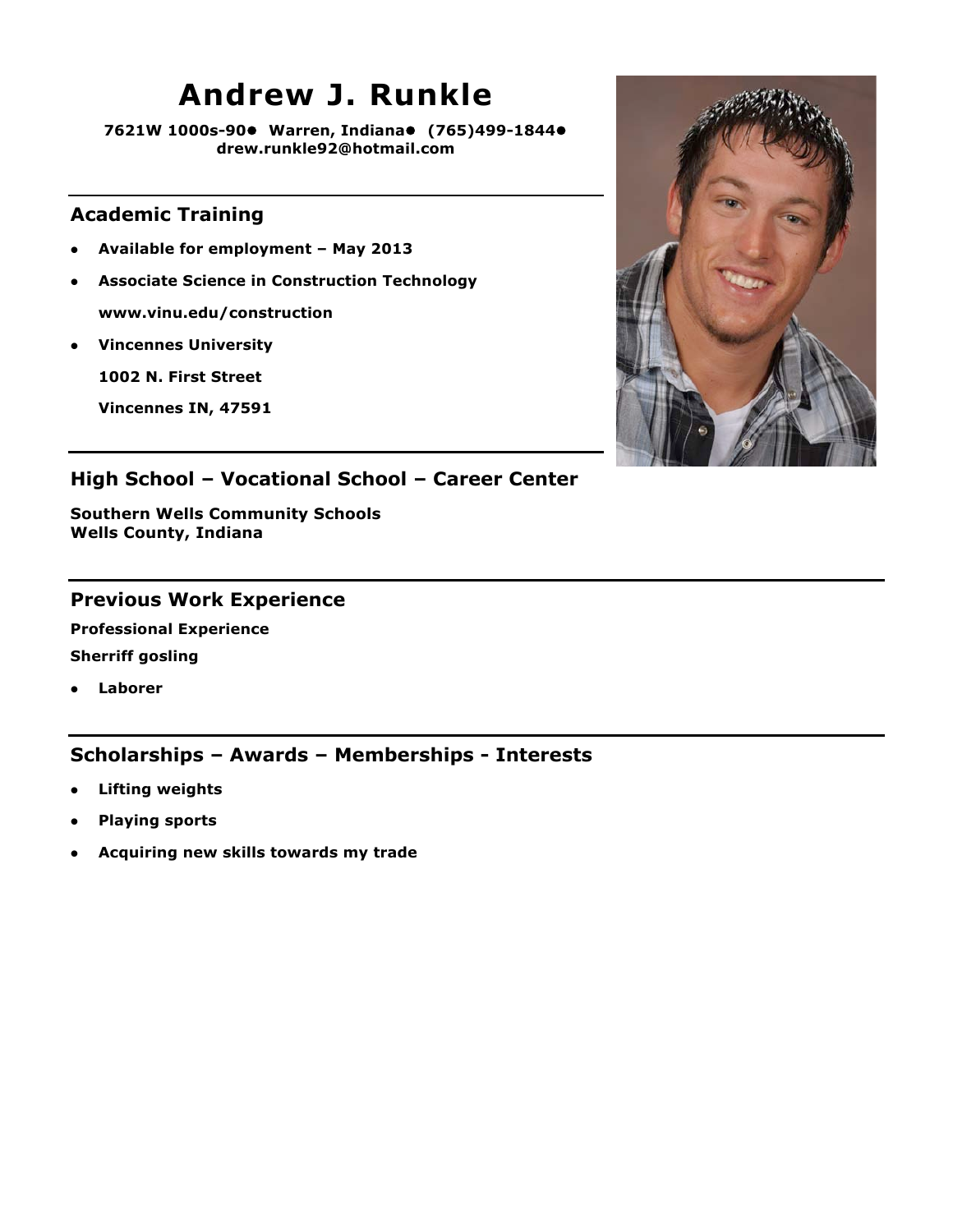## **Daniel Shireman**

**788 Heidelberg RD ● Corydon, IN ● (812) 968-4475 ● dshirema@myvu.vinu.edu**

### **Academic Training**

- **Available for employment May 2013**
- **Associate Science in Construction Technology www.vinu.edu/construction**
- **Vincennes University**

**1002 N. First Street**

**Vincennes IN, 47591**



### **High School – Vocational School – Career Center**

**Corydon Central High School Corydon, IN**

**Prosser School of Tech Building Trades**

### **Previous Work Experience**

**Professional Experience James L Shireman, 2001-2013**

**Laborer** 

**Hoehn Farms/Tysan 2011-2013**

**Laborer**

### **Scholarships – Awards – Memberships - Interests**

**I like to get together with family and friends because I believe that's very important**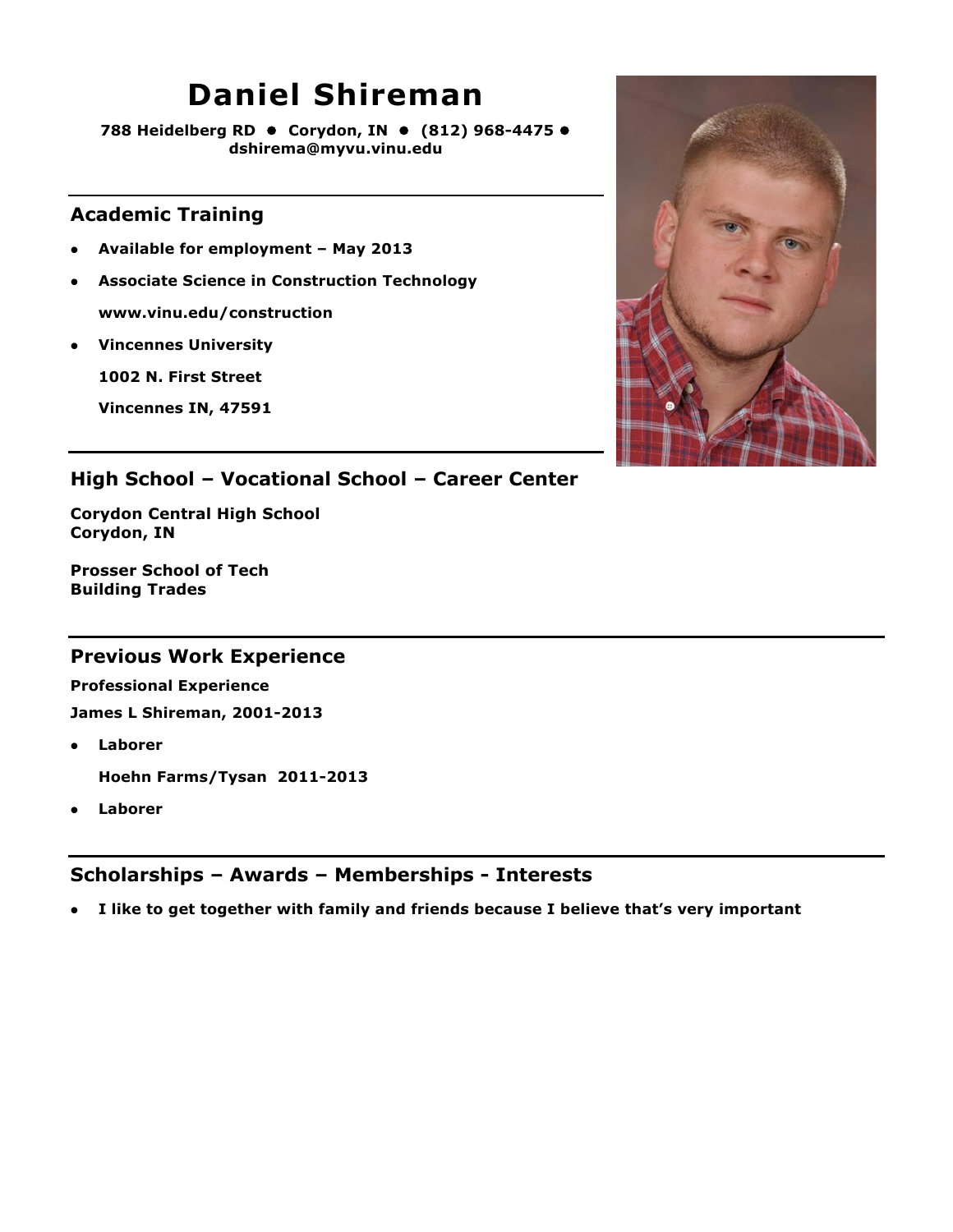## **Becky Steinbach**

**5969 Petro Road Nashville, IN (317) 474-0597 cowgirlup2011@rocketmail.com**

### **Academic Training**

- **Available for employment May 2013**
- **Associate Science in Construction Technology**

**www.vinu.edu/construction**

**Vincennes University**

**1002 N. First Street**

**Vincennes IN, 47591**



### **High School – Vocational School – Career Center**

**Brown County High School Nashville, IN**

**Building Trades**

#### **Previous Work Experience**

**Professional Experience**

- **Fearless Females Summer Camp: June 2012-June 2012**
- **Dave Wilson (Independent Contractor): August 2011- December 2011**
- **Abe Martin Lodge: May2011- August 2011**

- **Enjoy camping**
- **Enjoy Hunting**
- **Enjoy Fishing**
- **BAGI Scholarship**
- **Vice President of NAHB Student Chapter**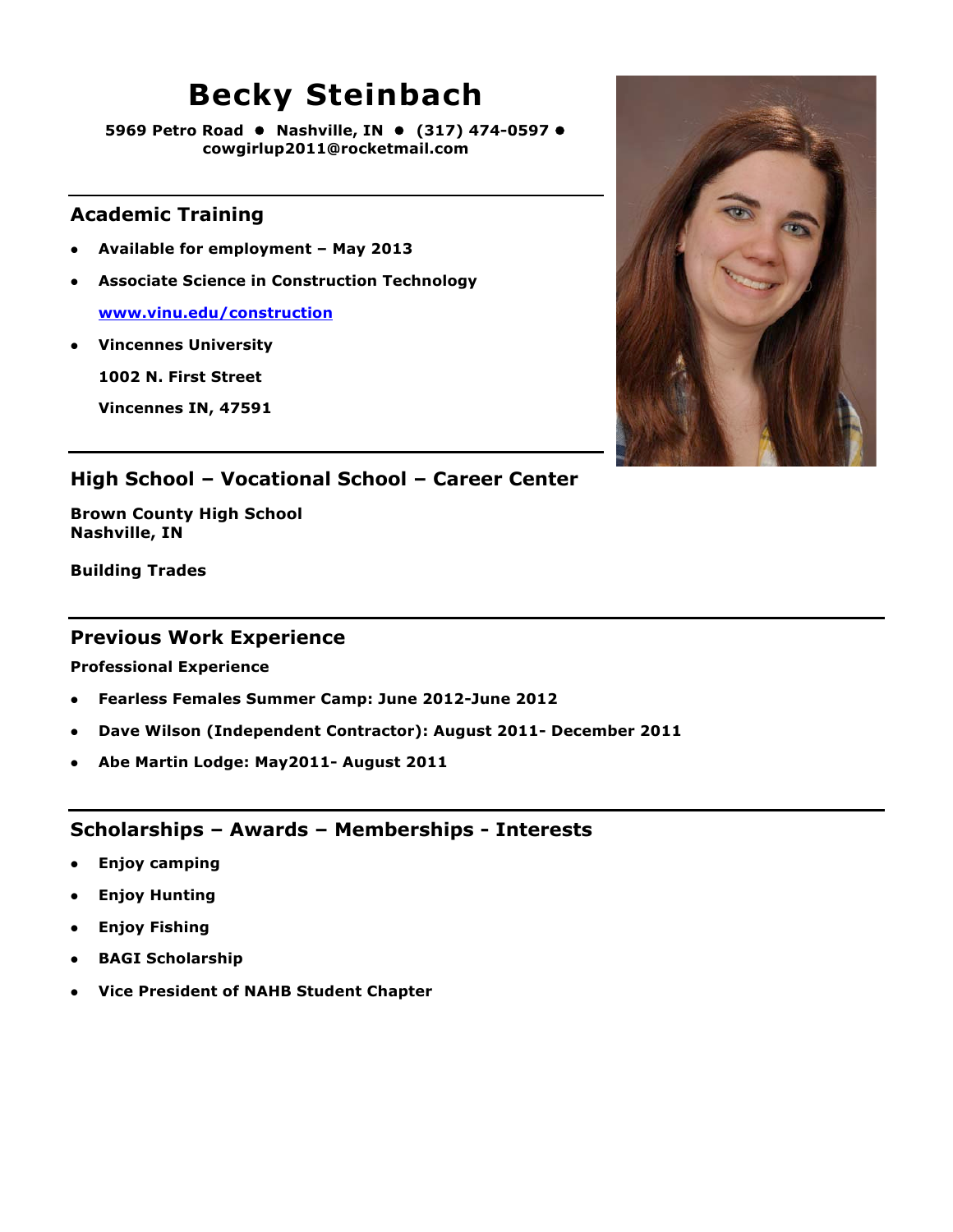### **Kendrick Swartzentruber**

**1748 S 75 E ● Washington, IN ● (812) 787-1039 ● kswartzentruber@hotmail.com**

### **Academic Training**

- **Available for employment December 2013**
- **Associate Science in Construction Technology www.vinu.edu/construction**
- **Vincennes University**

**1002 N. First Street**

**Vincennes IN, 47591**



### **High School – Vocational School – Career Center**

**Barr-Reeve High School Montgomery, IN**

**Twin Rivers Building Trades**

### **Previous Work Experience**

**Professional Experience Daviess County Metal Sales- May 2008 to Present Memering Farms- February 2012 to Present**

### **Scholarships – Awards – Memberships - Interests**

**I like to hunt, fish, play baseball, and do anything outdoors.**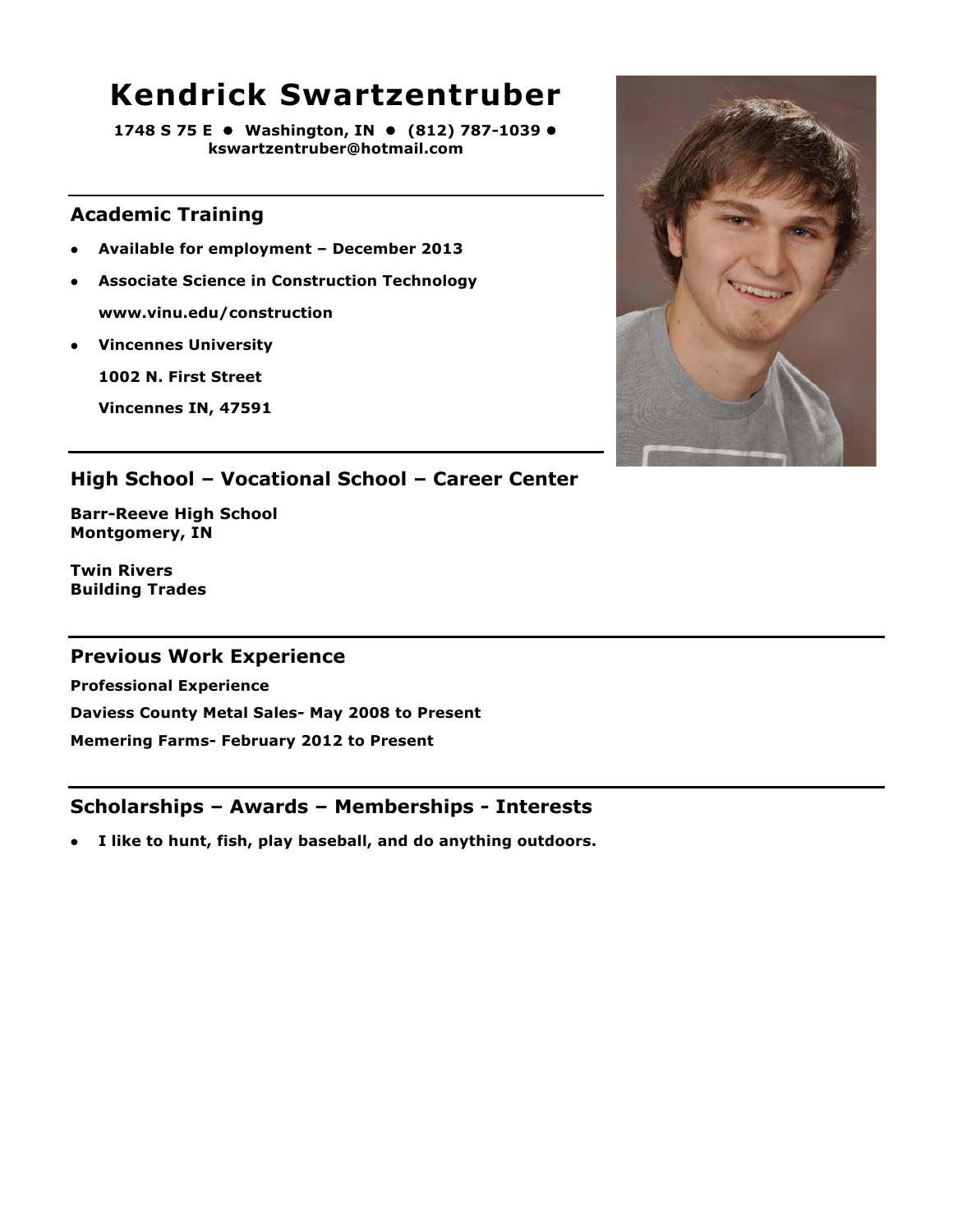### **Andrew L. Wagler**

**1730 Bedford Rd. Washington, Indiana (812)881-6053 awagle11@myvu.vinu.edu**

### **Academic Training**

- **Available for Part-Time employment May 2013**
- **Associate in Science in Construction Technology www.vinu.edu/construction**
- **Vincennes University**

**1002 N. First Street**

**Vincennes IN, 47591**



### **High School – Vocational School – Career Center**

**Washington High School Twin Rivers Building Trades 2 yrs plumbing school**

### **Previous Work Experience**

**A & R Homecenter- 2 years Buchanan Mechanical- 1 ½ years Chapman's Glass- 2 ½ years**

### **Scholarships – Awards – Memberships - Interests**

**Weightlifting**

**Hunting**

**Watching/Playing Sports**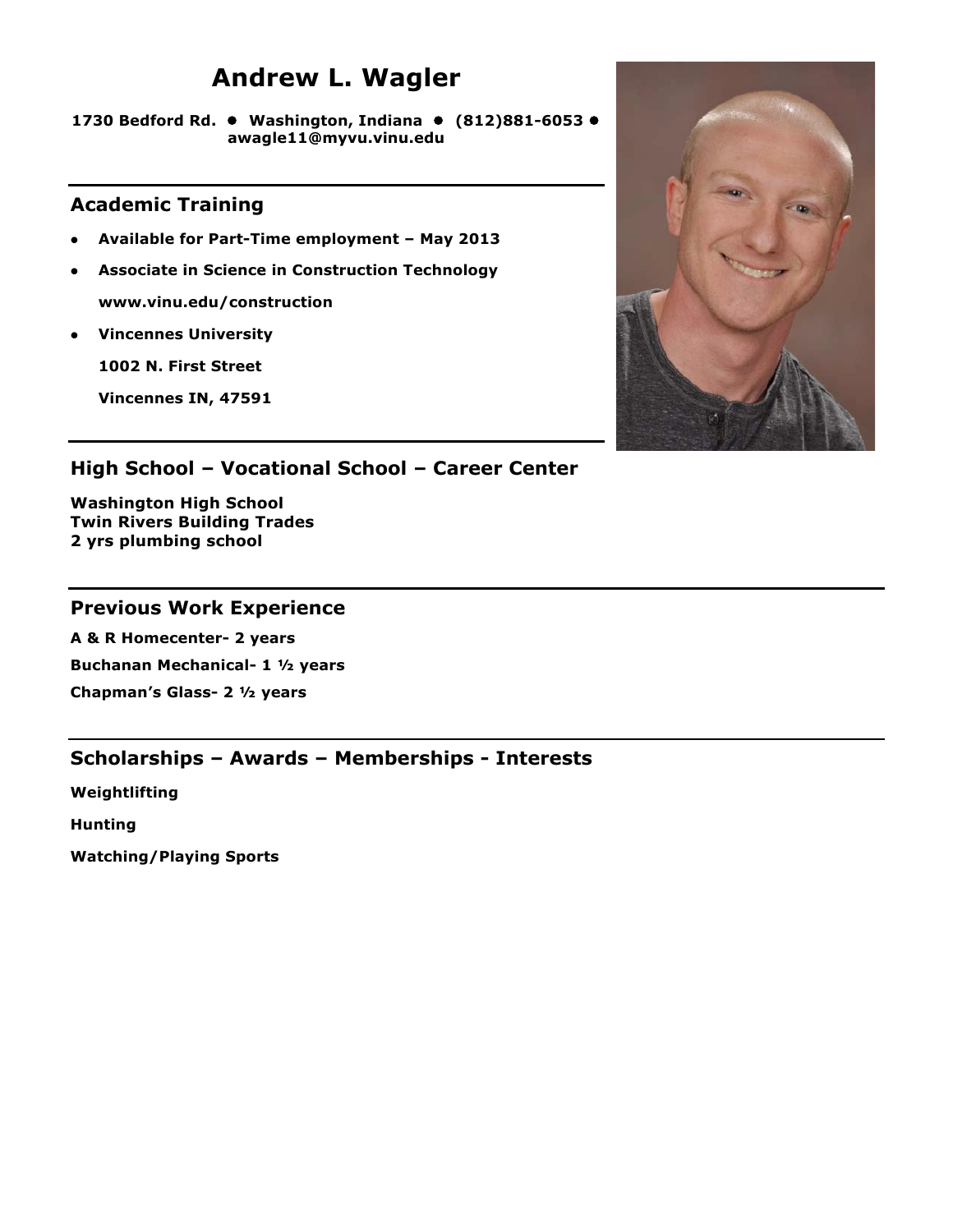### **Luke Yochum**

**4473 E. Hartley Rd. Vincennes, IN (812) 881-8319 Lukeyochum@yahoo.com**

### **Academic Training**

- **Available for employment May 2013**
- **Associate Science in Construction Technology www.vinu.edu/construction**
- **Vincennes University**

**1002 N. First Street**

**Vincennes IN, 47591**



### **High School – Vocational School – Career Center**

**South Knox High School Vincennes, IN**

**Twin Rivers Building Trades**

### **Previous Work Experience**

**Professional Experience**

- **Cantwell Service Center March 2011 May 2013**
- **United States Army Reserves May 2011 Present**
- **Jay-C June 2009 January 2011**

- **Enjoy camping**
- **Enjoy Hunting**
- **Church League Softball**
- **Dean's List**